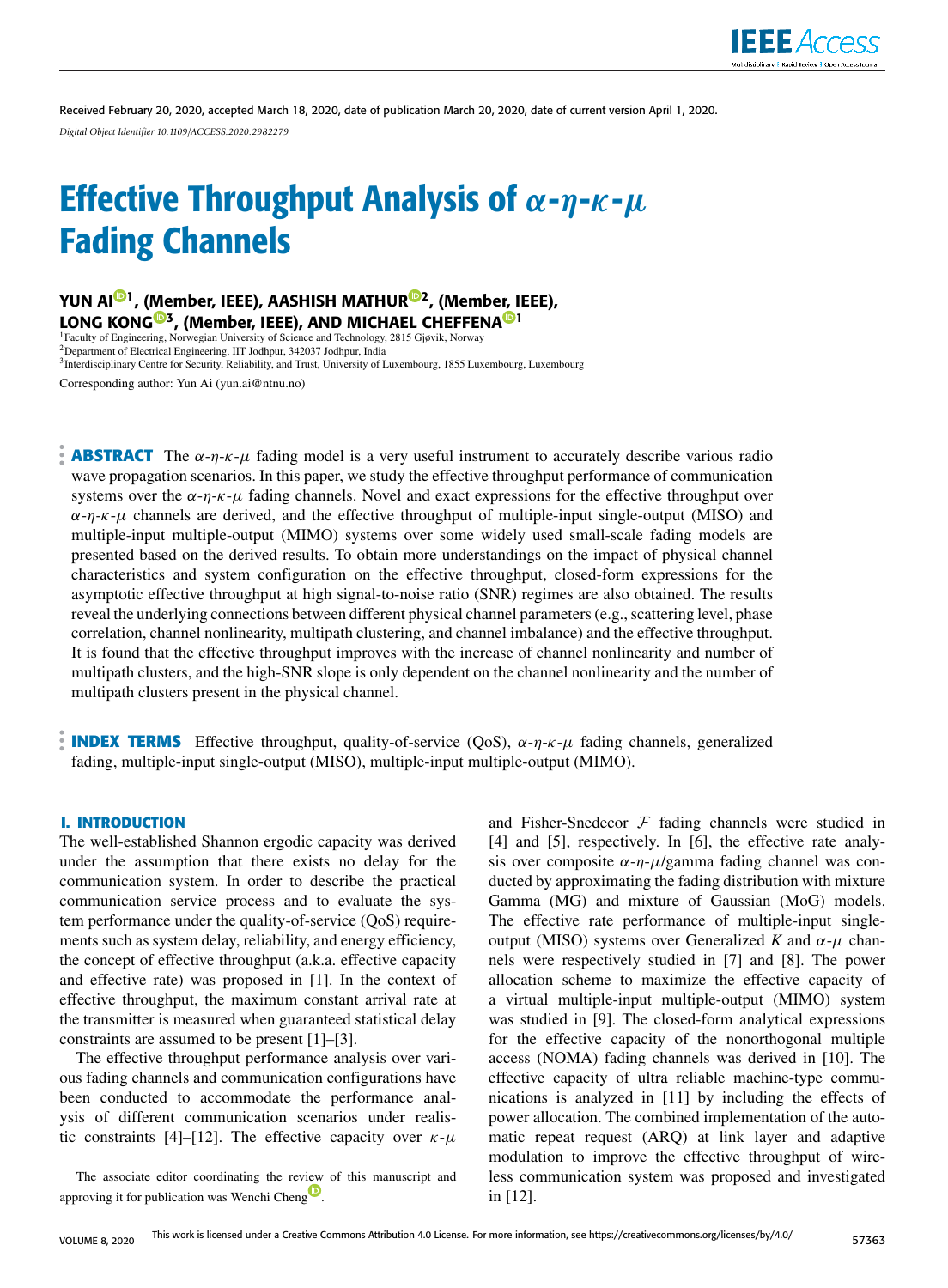Recently, a novel fading model named  $\alpha$ -η-κ- $\mu$  distribution has been developed in [13]. The  $\alpha$ - $\eta$ - $\kappa$ - $\mu$  fading distribution is arguably the most versatile and comprehensive model in research literature as it includes the extensively used fading models such as  $\alpha$ - $\mu$ ,  $\kappa$ - $\mu$ , Rayleigh, Beckmann, Nakagami*m*, Rice, Hoyt, and Weibull distributions as its special cases [13]–[15]. More importantly, the new model is developed on a physical basis, which provides valuable flexibility and versatility to adapt different behaviors from various propagation scenarios. For instance, the model takes into account of the effects of nonunimodality and imbalance between inphase and quadrature signals, which are seen from a number of new wireless propagation scenarios as detailed in [13]. The versatility of the model makes it useful for accurate modeling of the channels, where the well-established models cannot accurately describe [13]–[19]. As an instance, from extensive millimeter wave (mmWave) channel measurements (e.g., outdoor line-of-sight (LoS) and non-LOS (NLoS) scenarios at 28 GHz and indoor LoS scenario at 60 GHz [14]), it was observed that the  $\alpha$ - $n$ - $\kappa$ - $\mu$  model fits the mmWave measurements best. Another appealing point of this physical basis in developing the model is that it enables to comprehend and investigate the connections between the evaluated performance metrics and physical channel characteristics (e.g., scattering level, channel nonlinearity, phase correlation, multipath clustering, etc.) straightforwardly.

Despite the many advantages of the  $\alpha$ -η-κ- $\mu$  model, to the best of authors' knowledge, the effective throughput performance of communication systems over this useful fading channel has not been investigated yet. The  $\alpha$ - $\eta$ - $\kappa$ - $\mu$  model has the great potential in various emerging scenarios, especially in mmWave communication. It is well known that mmWave communication will play a significant role in the next generation of communication system (5G and beyond) featuring extreme low latency and high reliability. Motivated by the above facts, we investigate the effective throughput performance of wireless systems over  $\alpha$ -η-κ- $\mu$  fading channels by deriving the exact expression of effective throughput and conducting asymptotic analysis in this paper.

The remaining part of the paper is structured as follows. In Section II, we first describe the  $\alpha$ - $\eta$ - $\kappa$ - $\mu$  fading model followed by the theoretical effective throughput analysis. Based on the derived results, the effective throughput of multiantenna system over some certain small-scale fading channels are also presented in Section II, where the asymptotic analysis is also performed to get more insights on the impact of physical channel parameters on the effective throughput. The analytical and simulation results are given and elaborated in Section III. Section IV summarizes the paper.

*Notations:*  $(\cdot)_n$  is the Pochhammer symbol [20, p. 800],  $L_b^a(\cdot)$  denotes the Laguerre polynomial [20, p. 795],  $\Gamma(\cdot)$ is the Gamma function [20, p. 797], E[·] represents the expectation operation,  $G_{p,q}^{m,n}(\cdot | \cdot)$  and  $H_{p,q}^{m,n}(\cdot | \cdot)$  are respectively the Meijer G-function [20] and Fox H-function [21],  $H_{p,q:t,u:w,x}^{m,n;r,s:v,u}(\cdot)$  is the extended generalized bivariate Fox H-function (EGBFHF) that can be evaluated with numerical

softwares such as Matlab and Mathematica [22],  $B(\cdot, \cdot)$ denotes the Beta function [23, Eq. (8.38)], and  $\|\mathbf{H}\|_F$  represents the Frobenius norm (a.k.a. Euclidean norm) of the matrix **H** [24, p. 60].

#### **II. EFFECTIVE THROUGHPUT ANALYSIS**

# A. THE  $α$ -η-κ-μ FADING MODEL

When the channel fading coefficient *h* is a random variable (RV) that follows the  $\alpha$ -η-κ- $\mu$  fading distribution, the corresponding probability density function (PDF) can be written as [13]:

$$
f_h(x) = \frac{\alpha x^{\alpha \mu - 1} e^{-\left(\frac{x^{\alpha}}{2}\right)}}{2^{\mu} \Gamma(\mu)} \sum_{k=0}^{\infty} \frac{k! c_k}{(\mu)_k} L_k^{\mu - 1}(2x^{\alpha}).
$$
 (1)

The PDF in (1) is underpinned by the parameters  $\alpha$ ,  $\eta$ ,  $\kappa$ ,  $\mu$ , *p*, and *q*, where  $\alpha$  describes the severity of the channel nonlinearity,  $\eta$  is the ratio between the in-phase component power and the quadrature component power of the scattered waves,  $\kappa$  signifies the ratio of the dominant components power to the scattered waves power,  $\mu$  represents the multipath cluster number, the imbalance parameter *p* denotes the ratio of the multipath cluster numbers of in-phase and quadrature components, and another imbalance parameter *q* is given as the ratio of two proportions: the ratio of the dominant components power to the scattered waves power of the in-phase components and its counterpart for the quadrature components [14]. The parameter  $c_k$  in (1) is obtained with the parameters  $\alpha$ ,  $\eta$ ,  $\kappa$ ,  $\mu$ ,  $p$ , and  $q$  by utilizing the recursive equation given by [13, Eq. (15)] and the relations in [13, Eqs. (30) and (31)]. It should be noted that despite the expression for the PDF of α-η-κ-μ RV in (1) consists of infinite number of terms, it converges fast only with limited terms [17].

The instantaneous signal-to-noise ratio (SNR)  $\gamma$  at the receiver can be expressed as

$$
\gamma = \frac{E_s \cdot h^2}{N_0} = \overline{\gamma} \cdot h^2,\tag{2}
$$

where  $E_s$  is the transmitted signal energy,  $N_0$  is the power spectral density of the additive white Gaussian noise (AWGN) at the corresponding receiver, and  $\overline{\gamma} = \frac{E_s}{N_0}$ .

Utilizing the relationship in (2) and following the expression given in (1), the PDF of the SNR  $\gamma$  over  $\alpha$ - $\eta$ - $\kappa$ - $\mu$  fading channel with  $\bar{\gamma}$  being the average SNR is expressed as [15]

$$
f_Y(x) = \frac{\alpha}{2^{\mu+1} \cdot \Gamma(\mu) \cdot \overline{\gamma}^{\frac{\alpha \mu}{2}}} \cdot x^{\frac{\alpha \mu}{2}-1} \cdot \exp\left(-\frac{x^{\frac{\alpha}{2}}}{2\overline{\gamma}^{\frac{\alpha}{2}}}\right) \cdot \sum_{k=0}^{\infty} \frac{k! c_k}{(\mu)_k} L_k^{\mu-1}\left(2\left(\frac{x}{\overline{\gamma}}\right)^{\frac{\alpha}{2}}\right). \quad (3)
$$

It should be noted that although the PDFs in Eq. (1) and Eq. (3) are expressed in terms of infinite series, the series converge for finitely small value of *k*. This is also justified by the close matching of the analytical and simulation results. For instance,  $k = 10$  is sufficient for the convergence of the series for the parameter values as demonstrated in Figure 1 at the top of the next page.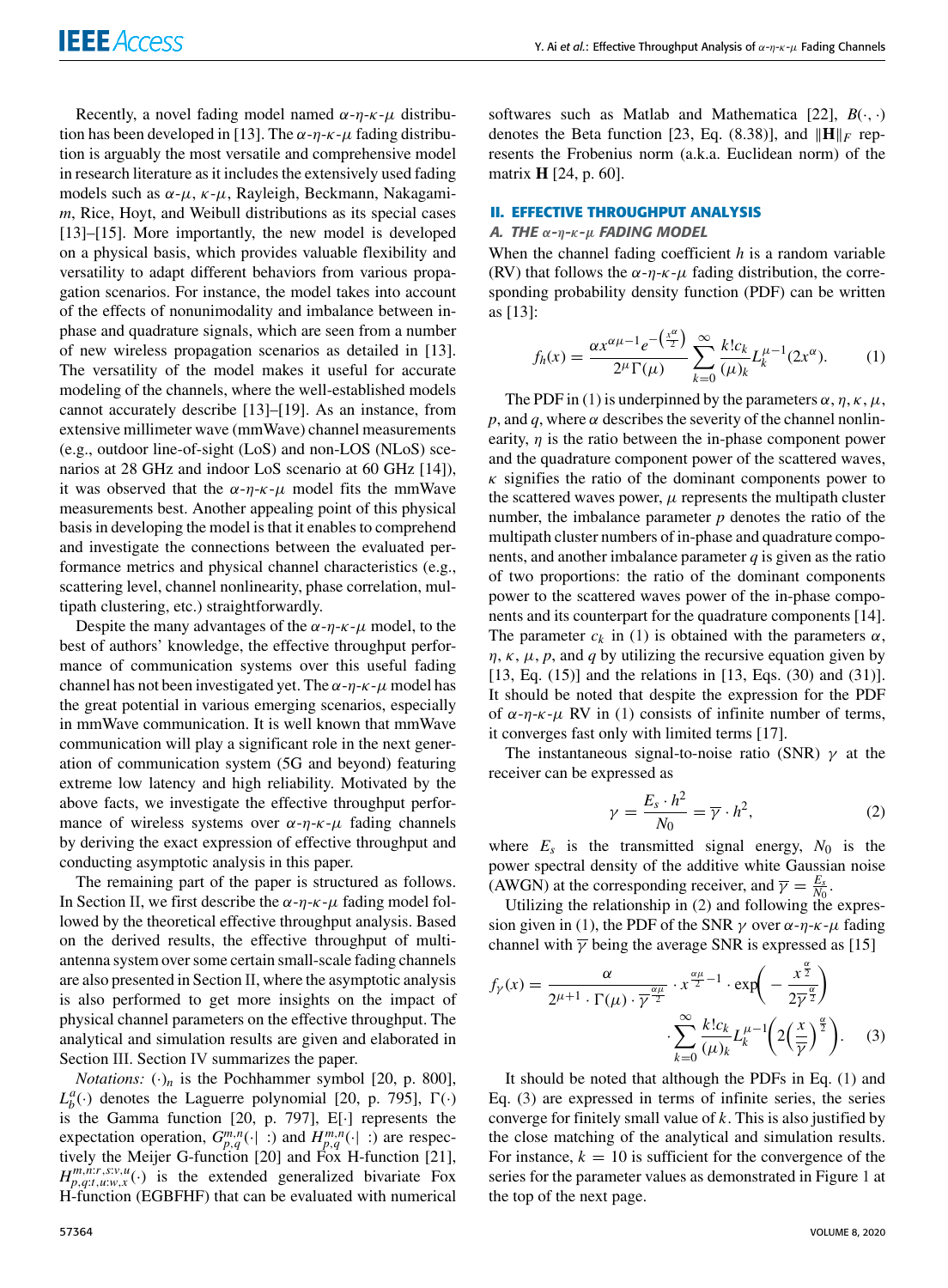

**FIGURE 1.** Simulation and analytical results of fading PDF in (1) with  $k = 10$  terms.

# B. EFFECTIVE THROUGHPUT ANALYSIS

Assuming that the data reaches the buffer over block fading channel at fixed rate and the service process is stationary, the normalized effective throughput (in bits/s/Hz) of the communication channel is defined as [25], [26]

$$
\mathcal{R} = -\frac{1}{A} \cdot \log_2(E[(1+\gamma)^{-A}]),\tag{4}
$$

where  $A = \theta T B / \ln 2$  with  $\theta$ , *T*, and *B* being the delay exponent, block duration, and system bandwidth, respectively. More specifically, the delay exponent  $\theta$  is related to the probability that the equilibrium queue length *l* at the transmitter buffer exceeds some specific threshold *L* as follows [8]:

$$
\theta = -\lim_{L \to \infty} \frac{1}{L} \cdot \ln(\Pr(l > L)). \tag{5}
$$

It is clear from (4) and (5) that the effective throughput is dependent on both the statistics of the fading channel as well as the system configuration. When there exists no constraint on delay requirement, i.e.,  $Pr(l > L) \rightarrow 0$  and thus  $\theta \rightarrow 0$ , the effective throughput becomes equivalent to the Shannon's ergodic capacity of the corresponding fading channel.

Using (3) and (4), the exact expression for the effective throughput of communication systems over the investigated  $\alpha$ -η-κ-μ fading channel is obtained as

$$
\mathcal{R}(\overline{\gamma}, \theta) = -\frac{1}{A} \cdot \log_2 \left( \int_0^\infty (1+x)^{-A} \cdot f_\gamma(x) dx \right)
$$
  
=  $-\frac{1}{A} \cdot \log_2 \left( \frac{\alpha}{2^{\mu+1} \Gamma(\mu) \overline{\gamma}^{\frac{\alpha \mu}{2}}} \cdot \sum_{k=0}^\infty \frac{k! c_k}{(\mu)_k} \cdot \mathcal{I} \right),$  (6)

where

$$
\mathcal{I} = \int_0^\infty \frac{x^{\frac{\alpha\mu}{2}-1}}{(1+x)^A} \exp\left(\frac{-x^{\frac{\alpha}{2}}}{2\overline{\gamma}^{\frac{\alpha}{2}}}\right) L_k^{\mu-1}\left(2\left(\frac{x}{\overline{\gamma}}\right)^{\frac{\alpha}{2}}\right) dx. \quad (7)
$$

In the following, we find an analytical and exact solution to the above integral  $\mathcal I$  in (7). We first make use of the following **IEEE** Access

transformations between the relevant elementary functions and the Meijer G-function [20, Chpt. 8.4]:

$$
(1+x)^{-a} = \frac{1}{\Gamma(a)} \cdot G_{1,1}^{1,1}(x | \, \frac{1-a}{0}), \tag{8a}
$$

$$
\exp(-ax) = G_{0,1}^{1,0}(\alpha x | \frac{1}{0}), \tag{8b}
$$

$$
L_b^a(x) = \frac{\exp(x)}{\Gamma(b+1)} \cdot G_{1,2}^{1,1}(x \mid \zeta_{0,-a}^{-a-b}).
$$
 (8c)

Expressing the relevant functions in (7) in terms of the Meijer G-functions with the aid of (8), the integral in (7) can be alternatively expressed as

$$
\mathcal{I} = \int_0^\infty \frac{x^{\frac{\alpha\mu}{2}-1}}{\Gamma(A)\Gamma(k+1)} \cdot G_{1,1}^{1,1}(x \mid_0^{1-A}) \cdot G_{1,2}^{1,0}\left(\frac{3x^{\frac{\alpha}{2}}}{2\overline{\gamma}^{\frac{\alpha}{2}}}\bigg|_{0,\frac{1}{2}}^{\frac{1}{2}}\right)
$$

$$
\cdot G_{1,2}^{1,1}\left(\frac{2x^{\frac{\alpha}{2}}}{\overline{\gamma}^{\frac{\alpha}{2}}}\bigg|_{0,1-\mu}^{1-\kappa-\mu}\right)dx. \tag{9}
$$

Subsequently, rewriting the Meijer G-functions in (9) in Fox H-functions utilizing the following relationship between the two functions [20, Eq. (8.3.2.21)], i.e.,

$$
G_{p,q}^{m,n}(x \,|\, \mathbf{a_p^{a}}) = H_{p,q}^{m,n}(x \,|\,mathbf{a_p, 1)}^{(\mathbf{a_p}, 1)}), \tag{10}
$$

and then conducting a change of RV:  $x^{\frac{\alpha}{2}} \rightarrow x$ , further solving the resultant integral with the property [27, Eq. (2.3)], the considered integral can be solved as the following closedform solution in terms of the EGBFHF:

$$
\begin{split}\n\mathcal{I} &= \frac{2\pi}{\alpha \Gamma(A)\Gamma(k+1)} \cdot \int_0^\infty x^{\mu-1} \cdot H_{1,2}^{1,1} \left( \frac{2 \, x}{\overline{\gamma}^{\frac{\alpha}{2}}} \right|_{(0,1),(1-\mu,1)}^{(1-\kappa-\mu,1)} \\
&\cdot H_{1,1}^{1,1} \left( x^{\frac{2}{\alpha}} \right|_{(0,1)}^{(1-A,1)} \right) \cdot H_{1,2}^{1,0} \left( \frac{3 \, x}{2\overline{\gamma}^{\frac{\alpha}{2}}} \right|_{(0,1),(1,\frac{1}{2},1)}^{(\frac{1}{2},1)} \right) dx \\
&= \frac{2^{\mu+1} 3^{-\mu} \pi \overline{\gamma}^{\frac{\alpha\mu}{2}}}{\alpha \Gamma(A)\Gamma(k+1)} \cdot H_{2,1:1,1:1,2}^{0,1:1,1:1,1} \left( \frac{K_{1a}}{K_{1b}} \right| \frac{K_{2a}}{K_{2b}} \right| \frac{K_{3a}}{K_{3b}} \right| \frac{2^{\frac{2}{\alpha}} \overline{\gamma}^{\frac{3}{\alpha}}}{3^{\frac{2}{\alpha}}}, \frac{4}{3} \right),\n\end{split} \tag{11}
$$

where  $\mathcal{K}_{1a} = (1 - \mu; \frac{2}{\alpha}, 1), (\frac{1}{2} - \mu; \frac{2}{\alpha}, 1); \mathcal{K}_{1b} = (1 - \mu; \frac{2}{\alpha}, 1);$  $\mathcal{K}_{2a} = (1-A, 1); \, \mathcal{K}_{2b} = (0, 1); \, \mathcal{K}_{3a} = (1-\kappa-\mu, 1);$  and  $\mathcal{K}_{3b} = (0, 1), (1-\mu, 1).$ 

Substituting (11) into (6) and after some simple algebraic operations, we obtain the novel and exact expression for the effective throughput of wireless systems over  $\alpha$ -η-κ- $\mu$  fading as given in (12), as shown at the bottom of the next page.

#### C. SPECIAL CASES

Due to the fact that a large number of conventional fading distributions can be obtained as the special cases of the  $\alpha$ - $\eta$ - $\kappa$ - $\mu$  model, the derived expression for effective throughput in (12) is highly generalized and can be straightforwardly expanded to the expressions of effective throughput over other fading channels with appropriate parameter mapping. Parameterization of some special cases of the  $\alpha$ - $\eta$ - $\kappa$ - $\mu$  fading model is listed in Table 1, which also includes the empirical extracted parameters from some mmWave channel measurements at 28 GHz and 60 GHz [14].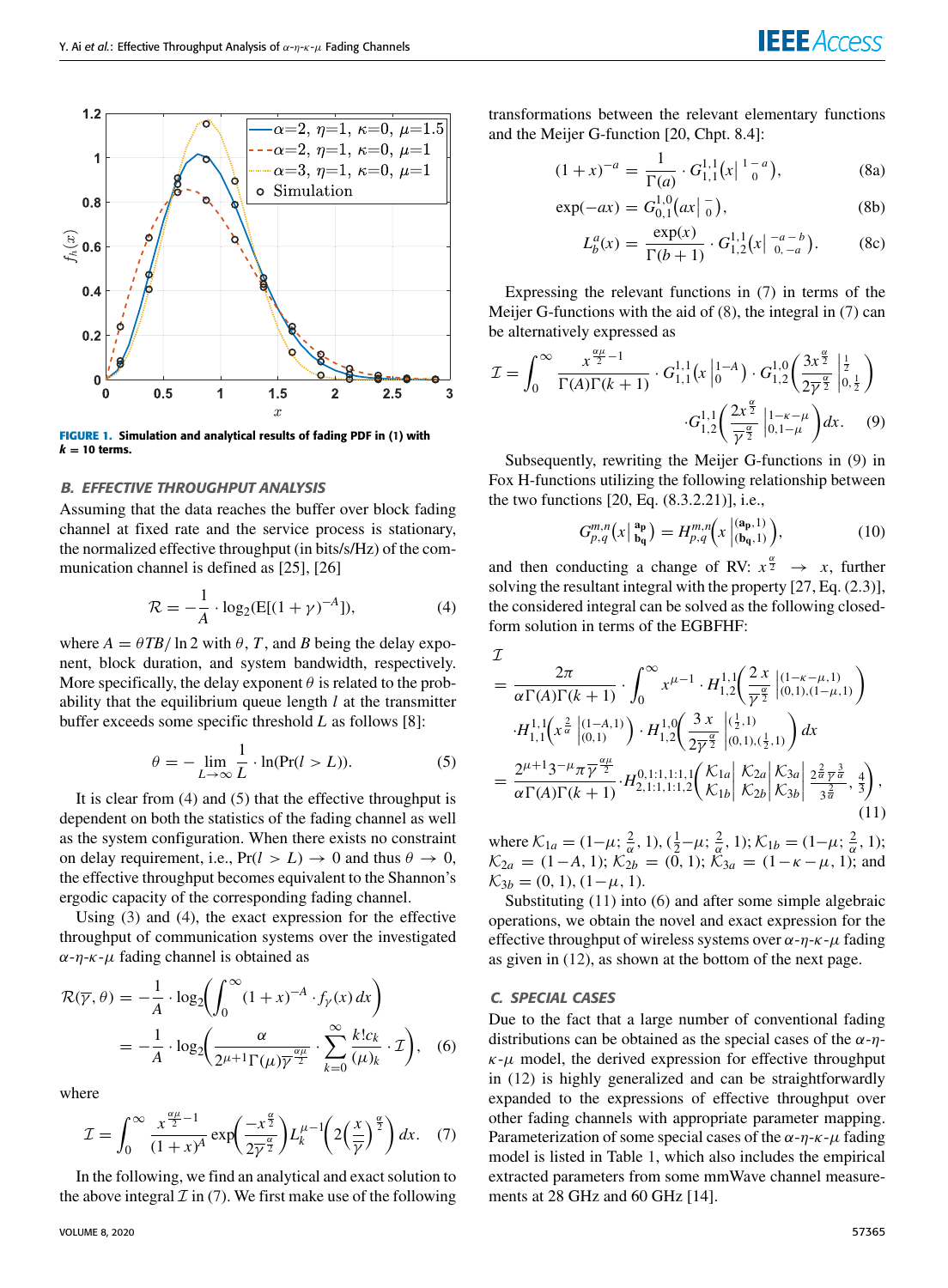| <b>TABLE 1.</b> Selected special cases of the $\alpha$ - $\eta$ - $\kappa$ - $\mu$ fading model and field |  |  |  |
|-----------------------------------------------------------------------------------------------------------|--|--|--|
| measurements [13].                                                                                        |  |  |  |

| Fading                        | $(\alpha, \eta, \kappa, \mu, p, q)$  |
|-------------------------------|--------------------------------------|
| $\alpha$ - $\mu$              | $(\alpha, 1, 0, \mu, 1, 1)$          |
| Rayleigh                      | (2, 1, 0, 1, 1, 1)                   |
| $\kappa$ - $\mu$              | $(2, 1, \kappa, \mu, 1, 1)$          |
| Rician                        | (2, 1, K, 1, 1, 1)                   |
| Beckmann                      | $(2, \eta, \kappa, 1, 1, 1)$         |
| Nakagami- $q$                 | $(2, \frac{1+q}{1-q}, 0, 1, 1, 1)$   |
| Nakagami- $m$                 | $(2, 1, 0, \overline{m}, 1, 1)$      |
| Weibull                       | $(\alpha, 1, 0, 1, 1, 1)$            |
| $60$ GHz (LoS, indoor) [14]   | (3.49, 0.12, 0.6, 0.79, 0.5, 0.07)   |
| 28 GHz (LoS, outdoor) [14]    | (2.2, 73, 5.7, 1.01, 1.05, 1)        |
| $28$ GHz (NLoS, outdoor) [14] | (2.545, 0.006, 2.5, 1.98, 1.5, 1.05) |

Observing Table 1, it can be seen that the conventional models all assume balance between in-phase and quadrature components (namely,  $p = q = 1$ ). However, the presence of imbalance between them are actually not uncommon in practical scenarios (e.g., the mmWave channels [14]), and the presence of channel imbalance also poses large impact on the effective throughput, which will be illustrated in later section.

It is also worth mentioning that since the sum of some specific RVs still exactly or approximately follows the distribution that can be well described by the  $\alpha$ -η-κ- $\mu$  model (e.g., the SNR caused by Nakagami-*m* fading [28] or  $\alpha$ - $\mu$  fading [29]), the obtained results on effective throughput for those fading distributions can be straightforwardly extended to the case with MISO or MIMO configurations. Thus, the derived results in (12) is very unified and generalized, which can be conveniently extended to various small-scale fading and antenna configuration. Following, based on the obtained analytical results for  $\alpha$ -η-κ-μ fading channel, we present the results on the effective throughput of a MIMO-OSTBC system over Rayleigh fading channels and a MISO system over Nakagami-*m* and  $\alpha$ - $\mu$  fading channels.

# 1) MIMO-OSTBC SYSTEM OVER RAYLEIGH FADING

We first apply the aforementioned results for a MIMO system with orthogonal space-time block code (OSTBC) transmission over independent and quasi-static Rayleigh flat fading

channels. The considered MIMO system is equipped with *N<sup>t</sup>* transmitting antennas and  $N_r$  receiving antennas. The MIMO channel is represented by the matrix  $\mathbf{H} = [h_{ij}]_{i,j=1}^{N_r, N_t}$  of  $N_r \times N_t$ size with  $h_{i,j}$  being the channel coefficient between the *i*-th receiving antenna and *j*-th transmitting antenna. Due to independent and identically distributed (i.i.d.) Rayleigh fading, the channel coefficients  $h_{i,j}$ ,  $i = 1, ..., N_r$ ,  $j = 1, ..., N_t$ , are i.i.d. complex circular Gaussian RVs, i.e.,  $h_{i,j} \sim \mathcal{CN}(0, 1)$ . At the transmitter side, it selects *R* transmit symbols, which are encoded with a  $N_t \times T$  OSTBC matrix **Q** and transmitted over *T* time slots. The MIMO transmission is mathematically expressed as

$$
\mathbf{Y} = \mathbf{H} \cdot \sqrt{P_T} \cdot \mathbf{Q} + \mathbf{W},\tag{13}
$$

where **Y** is the received signal represented by  $N_r \times T$  matrix, the  $N_r \times T$  matrix **W** models the receiver noise with elements being i.i.d. complex circular Gaussian RVs, i.e., each with distribution  $\mathcal{CN}(0,\sigma^2),$  and  $P_T$  is the total transmit power per symbol time. Then, the average SNR per receiving antenna can be written as  $\overline{\gamma}^{STBC} = \frac{P_T^2}{c^2}$  $\frac{P_T}{\sigma^2}$  [30]. It can be then obtained that the effective SNR at the receiver can be written as

$$
\gamma^{STBC} = \frac{\overline{\gamma}^{STBC} \cdot \|\mathbf{H}\|_F^2}{R_c N_t},\tag{14}
$$

where  $R_c$  is the code rate.

Under the Rayleigh fading assumption,  $\|\mathbf{H}\|_F^2$  is the sum of 2  $N_t N_r$  independent  $\chi^2$  RVs and is thus  $\chi^2$ -distributed with 2  $N_tN_r$  degrees of freedom [30]. Then, it is straightforward to show that the received SNR  $\gamma^{STBC}$  follows Gamma distribution with shape parameter  $N_tN_r$ . Finally, we can obtain the exact expression for the effective capacity of MIMO system over i.i.d. Rayleigh channels as given in (15), as shown at the bottom of this page, where the parameters in the bivariate Fox H-function are:  $K_{1a} = (1 - N_t N_r; 1, 1), (\frac{1}{2} - N_t N_r; 1, 1);$  $\mathcal{K}_{1b} = (1 - N_t N_r; 1, 1); \mathcal{K}_{2a} = (1 - A, 1); \mathcal{K}_{2b} = (0, 1);$  $\mathcal{K}_{3a} = (1 - N_t N_r, 1);$  and  $\mathcal{K}_{3b} = (0, 1), (1 - N_t N_r, 1).$ It should be noted that the SNR  $\bar{\gamma}$  in the expression (15) represents the mean of effective SNR in the above analysis,  $\text{namely } E\{\gamma^{STBC}\} = \frac{N_r \overline{\gamma}^{STBC}}{R}$  $\frac{R_c}{R_c}$ .

$$
\mathcal{R}(\overline{\gamma},\theta) = -\frac{1}{A} \cdot \log_2\left(\frac{\pi}{3^{\mu} \Gamma(A) \Gamma(\mu)} \cdot \sum_{k=0}^{\infty} \frac{c_k}{(\mu)_k} \cdot H_{2,1:1,1:1,2}^{0,1:1,1:1,1} \left(\begin{array}{c|c} \mathcal{K}_{1a} & \mathcal{K}_{2a} & \mathcal{K}_{3a} \\ \mathcal{K}_{1b} & \mathcal{K}_{2b} & \mathcal{K}_{3b} \end{array} \left| \begin{array}{c} \frac{2}{a} \frac{2}{\overline{\gamma}} \frac{3}{a} \\ \frac{2}{3} \frac{2}{\overline{\gamma}} \frac{3}{a} \end{array} \right| \right). \tag{12}
$$

$$
\mathcal{R}^{\text{MIMO, Rayleigh}}(\overline{\gamma}, \theta) = -\frac{1}{A} \cdot \log_2 \left( \frac{\pi}{3^{N_t N_r} \Gamma(A) \Gamma(N_t N_r)} \cdot \sum_{k=0}^{\infty} \frac{c_k}{(N_t N_r)_k} \cdot H_{2,1:1,1:1,2}^{0,1:1,1:1,1} \left( \begin{array}{c} \mathcal{K}_{1a} \\ \mathcal{K}_{1b} \end{array} \Big| \begin{array}{c} \mathcal{K}_{2a} \\ \mathcal{K}_{2b} \end{array} \Big| \begin{array}{c} \mathcal{K}_{3a} \\ \mathcal{K}_{3b} \end{array} \Big| \begin{array}{c} \frac{2\overline{\gamma}^{\frac{3}{2}}}{3}, \frac{4}{3} \end{array} \right) \right). (15)
$$

$$
\mathcal{R}^{\text{MISO, Nakagami-}m}(\overline{\gamma},\theta) = -\frac{1}{A} \cdot \log_2\left(\frac{\pi}{3^{mN_t}\Gamma(A)\Gamma(mN_t)} \cdot \sum_{k=0}^{\infty} \frac{c_k}{(mN_t)_k} \cdot H_{2,1:1,1:1,2}^{0,1:1,1:1,1} \left(\begin{array}{c|c} \mathcal{K}_{1a} & \mathcal{K}_{2a} & \mathcal{K}_{3a} \\ \mathcal{K}_{2b} & \mathcal{K}_{3b} & \frac{2\overline{\gamma}^{\frac{3}{2}}}{3}, \frac{4}{3} \end{array}\right)\right).
$$
 (16)

$$
\mathcal{R}^{\mathrm{MISO},\alpha-\mu}(\overline{\gamma},\theta) = -\frac{1}{A} \cdot \log_2 \left( \frac{\pi}{3^{\tilde{\mu}} \Gamma(A) \Gamma(\tilde{\mu})} \cdot \sum_{k=0}^{\infty} \frac{c_k}{(\tilde{\mu})_k} \cdot H_{2,1:1,1:1,2}^{0,1:1,1:1,1} \left( \begin{array}{c} \mathcal{K}_{1a} \\ \mathcal{K}_{1b} \end{array} \Big| \begin{array}{c} \mathcal{K}_{2a} \\ \mathcal{K}_{2b} \end{array} \Big| \begin{array}{c} \mathcal{K}_{3a} \\ \mathcal{K}_{3b} \end{array} \Big| \begin{array}{c} \frac{2^{\frac{2}{\tilde{\mu}}}}{3^{\frac{2}{\tilde{\mu}}}} \cdot \frac{4}{3} \end{array} \right) \right). \tag{17}
$$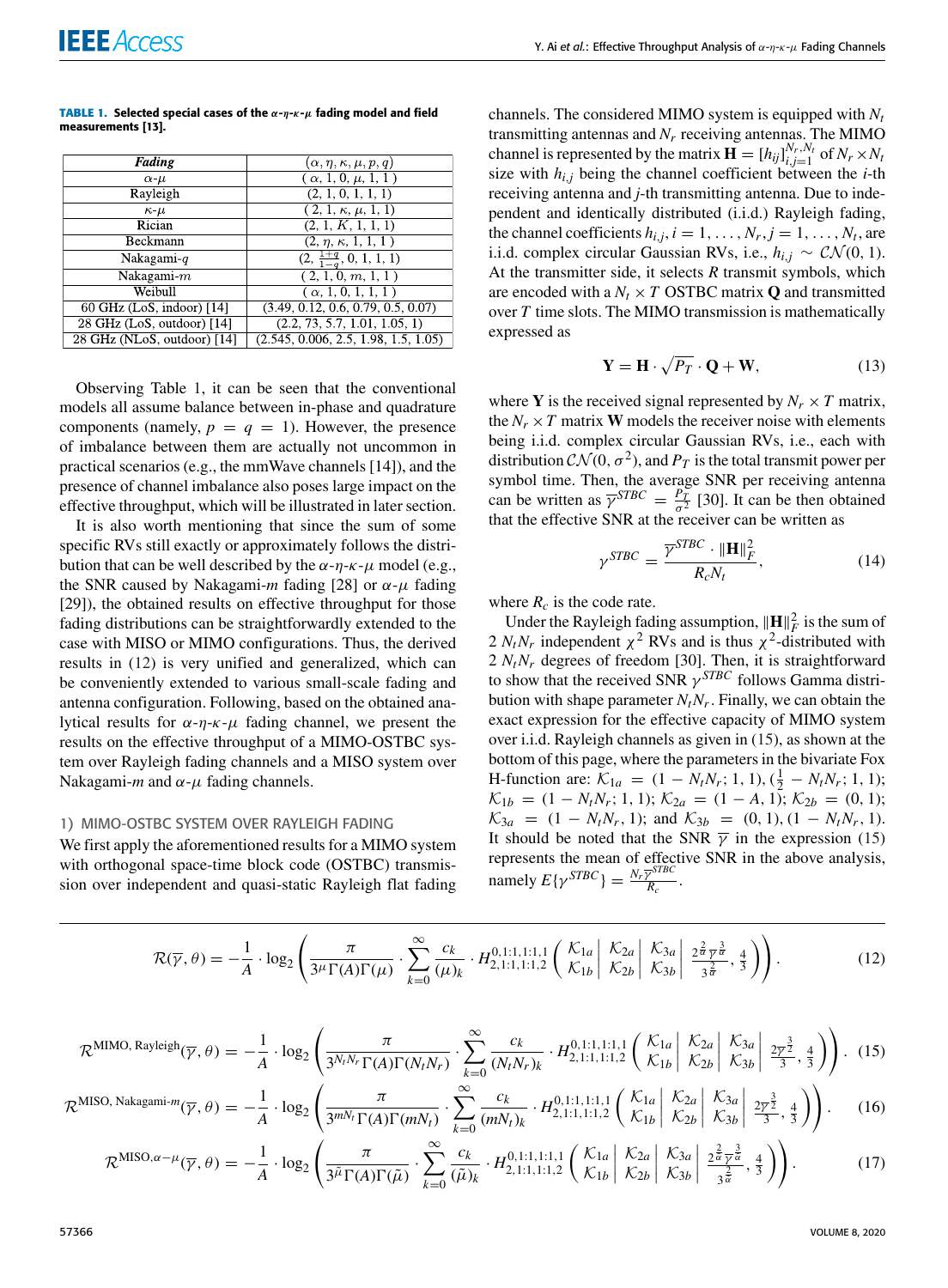# 2) MISO SYSTEM OVER NAKAGAMI-*m* FADING

We consider a MISO communication system with  $N_t$  transmitting antennas and single receiving antenna. For tractability, the channel  $h_t$ ,  $t = 1, \ldots, N_t$ , between each transmitting antenna and receiving antenna are assumed to undergo i.i.d. Nakagami-*m* fading with the Nakagami shape parameter *m*. It is well-known that  $|h_t|^2$  are Gamma distributed resulting from Nakagami fading and the sum of *N<sup>t</sup>* i.i.d. Gamma RVs with shape parameters  $m_t$  is another Gamma RV with parameter  $\sum_{t=1}^{N_t} m_t$  [31]. Therefore, the RV  $s = \sum_{t=1}^{N_t} |h_t|^2$  is still Gamma distributed with shape parameter *mN<sup>t</sup>* . Then, we can obtain the exact expression for the effective throughput of MISO system over i.i.d. Nakagami-*m* fading channel as given in (16), as shown at the bottom of the previous page, where the parameters in the bivariate Fox H-function are:  $K_{1a}$  =  $(1 - mN_t; 1, 1), (\frac{1}{2} - mN_t; 1, 1);$   $\mathcal{K}_{1b} = (1 - mN_t; 1, 1);$  $\mathcal{K}_{2a} = (1 - A, 1); \mathcal{K}_{2b} = (0, 1); \mathcal{K}_{3a} = (1 - mN_t, 1);$  and  $\mathcal{K}_{3b} = (0, 1), (1 - mN_t, 1).$ 

#### 3) MISO SYSTEM OVER  $\alpha$ - $\mu$  FADING

Again, we consider a MISO communication system with *N<sup>t</sup>* transmitting antennas and one receiving antenna. The fading channel  $h_t$ ,  $t = 1, ..., N_t$ , across each pair of transmitting and receiving antenna are i.i.d. and follows the  $\alpha$ - $\mu$ distribution. To evaluate the effective throughput for considered scenario, we need to know the statistics of the RV  $s = \sum_{t=1}^{N_t} |h_t|^2$ . It is generally difficult to obtain the exact statistics of the RV *s*. However, it is shown in [29] that for i.i.d.  $\alpha$ - $\mu$  RVs  $|h_t|$ , the sum *s* can be well approximated by the PDF of squared channel gain of a single channel with parameters  $\tilde{\alpha}$  and  $\tilde{\mu}$ . The values of the parameters  $\tilde{\alpha}$  and  $\tilde{\mu}$ can be obtained with the moment-based estimators detailed in [29, Eq. (22)–(24)]. Finally, the effective throughput of MISO system over i.i.d.  $\alpha$ - $\mu$  fading channel can be obtained as given in (17), as shown at the bottom of the previous page with the parameters in the H-function being:  $\mathcal{K}_{1a} = (1 - \tilde{\mu}; \frac{2}{\tilde{\alpha}}, 1), (\frac{1}{2} \tilde{\mu}$ ;  $\frac{2}{\tilde{\alpha}}$ , 1);  $\mathcal{K}_{1b} = (1 - \tilde{\mu}; \frac{2}{\tilde{\alpha}}, 1)$ ;  $\mathcal{K}_{2a} = (1 - A, 1)$ ;  $\mathcal{K}_{2b} = (0, 1)$ ;  $\mathcal{K}_{3a} = (1 - \tilde{\mu}, 1)$ ; and  $\mathcal{K}_{3b} = (0, 1), (1 - \tilde{\mu}, 1)$ .

Also, since a number of small-scale fading distributions (i.e., exponential, Rayleigh, Gamma, Weibull, and Nakagami-*m*) are all special cases of the  $\alpha$ - $\mu$  model [32], [33]. The effective throughput of multi-antenna systems over those small-scale fading channels can be straightforwardly obtained from the above results.

# D. HIGH-SNR ANALYSIS

To gain more in-depth understandings on the impact of physical channel parameters as well as the system configuration on the effective throughput performance, we conduct the asymptotic analysis on the effective throughput by considering the high-SNR regime (i.e.,  $\overline{\gamma} \rightarrow \infty$ ) in this section.

We first investigate the effective throughput performance under the high-SNR regime when  $\overline{\gamma} \rightarrow \infty$ . Rewriting the exponential term in (7) using the Taylor series [23, Eq. (1.211)], the effective rate can be alternatively

written as

$$
\mathcal{R}(\overline{\gamma}, \theta) = -\frac{1}{A} \cdot \log_2 \left( \frac{\alpha \overline{\gamma}^{-\frac{\alpha \mu}{2}}}{2^{\mu+1} \Gamma(\mu)} \sum_{k=0}^{\infty} \frac{c_k}{(\mu)_k} \sum_{n=0}^{\infty} \frac{3^n \cdot \mathcal{J}}{(2 \overline{\gamma}^{\frac{\alpha}{2}})^n n!} \right),\tag{18}
$$

where

$$
\mathcal{J} = \int_0^\infty x^{\frac{\alpha\mu}{2} + \frac{\alpha n}{2} - 1} \cdot (1+x)^{-A} \cdot G_{1,2}^{1,1} \left( \frac{2x^{\frac{\alpha}{2}}}{\overline{\gamma}^{\frac{\alpha}{2}}} \Big|_{0,1-\mu}^{1-k-\mu} \right) dx.
$$
\n(19)

Again, using the equalities in (8) and the relationship in (10) to express the relevant terms in (19) into Fox H-functions and then solving the resultant integral with the aid of [20, Eq. (2.25.1)], the above integral  $\mathcal J$  can be solved as

$$
\mathcal{J} = \frac{1}{\Gamma(A)} \cdot H_{2,3}^{2,2} \left( \frac{2}{\gamma^{\frac{\alpha}{2}}} \begin{vmatrix} (1-k-\mu,1), (1-\frac{\alpha\mu}{2}-\frac{\alpha n}{2}, \frac{\alpha}{2}) \\ (0,1), (A-\frac{\alpha\mu}{2}-\frac{\alpha n}{2}, \frac{\alpha}{2}), (1-\mu,1) \end{vmatrix} . \tag{20}
$$

To obtain the asymptotic expression for the effective throughput when  $\overline{\gamma} \rightarrow \infty$ , we utilize the following asymptotic expression of Fox H-function [34, Cor. 2]:

$$
\lim_{x \to 0} H_{p,q}^{s,t}\left(x \mid_{(\mathbf{b_q}, \beta_q)}^{(\mathbf{a_p}, \alpha_p)}\right) \cong \sum_{j=1}^s \left[h_j \cdot x^{\frac{b_j}{\beta_j}} + \mathcal{O}\left(x^{\frac{b_j+1}{\beta_j}}\right)\right],\tag{21}
$$

where

$$
h_j = \frac{\prod\limits_{i=1, i \neq j}^s \Gamma\left(b_i - \frac{b_j \beta_i}{\beta_j}\right) \cdot \prod\limits_{i=1}^t \Gamma\left(1 - a_i + \frac{b_j a_i}{\beta_j}\right)}{\beta_j \cdot \prod\limits_{i=t+1}^p \Gamma\left(a_i - \frac{b_j a_i}{\beta_j}\right) \cdot \prod\limits_{i=s+1}^q \Gamma\left(1 - b_i + \frac{b_j \beta_i}{\beta_j}\right)}.
$$
(22)

Using the above asymptotic relationship of Fox H-function in  $(21)$ – $(22)$  for the H-function in  $(20)$ , we can obtain the asymptotic expression of the effective throughput at high SNR as

$$
\mathcal{R}^{\infty} \cong -\frac{1}{A} \cdot \log_2 \left( \frac{\alpha}{2^{\mu+1} \Gamma(\mu) \Gamma(A) \overline{\gamma}^{\frac{\alpha \mu}{2}}} \cdot \sum_{k=0}^{\infty} \frac{c_k}{(\mu)_k} \cdot \left( 1 + \frac{3}{2\overline{\gamma}^{\frac{\alpha}{2}}} \right) \cdot \left[ h_1 + h_2 \left( \frac{2}{\overline{\gamma}^{\frac{\alpha}{2}}} \right)^{\frac{2A}{\alpha} - \mu} \right] \right), \quad (23)
$$

where the terms  $h_1$  and  $h_2$  can be simply calculated from the expression in (22).

As the asymptotic effective throughput is dominated by the lowest power of the  $\bar{\gamma}$  in (23), we can continue to obtain that when  $\frac{2A}{\alpha} - \mu > 0$  holds, the asymptotic throughput can be further simplified as

$$
\mathcal{R}^{\infty} \cong \frac{1}{A} \cdot \log_2 \left( \frac{\alpha \Gamma(A - \frac{\alpha \mu}{2}) \Gamma(\frac{\alpha \mu}{2})}{2^{\mu+1} [\Gamma(\mu)]^2 \Gamma(A) \overline{\gamma}^{\frac{\alpha \mu}{2}}} \cdot \sum_{k=0}^{\infty} \frac{c_k \Gamma(k+\mu)}{(\mu)_k} \right)
$$

$$
\cong -\frac{1}{A} \cdot \log_2 \left( \frac{\alpha \cdot B(A - \frac{\alpha \mu}{2}, \frac{\alpha \mu}{2})}{2^{\mu+1} \Gamma(\mu) \overline{\gamma}^{\frac{\alpha \mu}{2}}} \cdot \sum_{k=0}^{\infty} c_k \right). \tag{24}
$$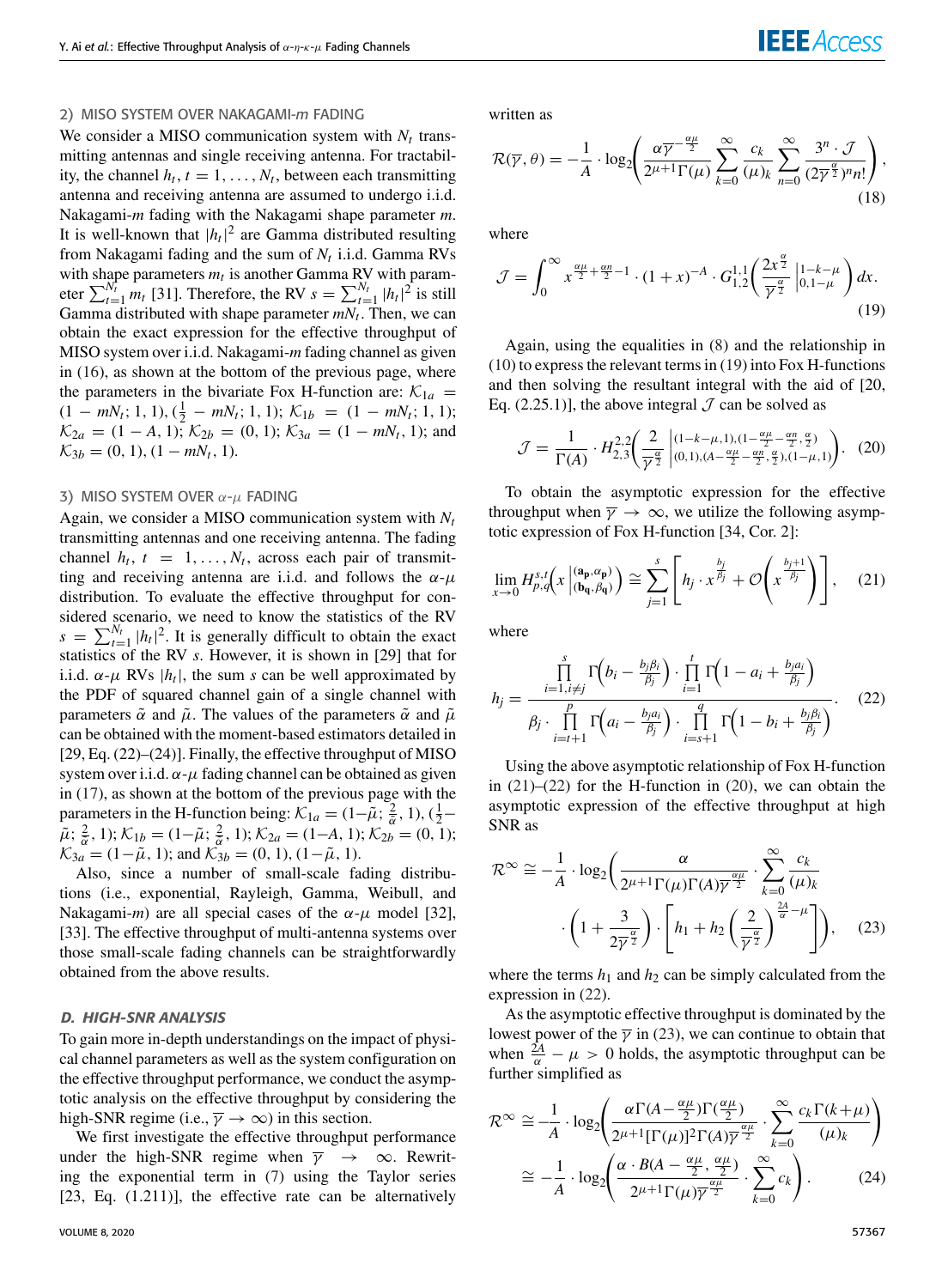| Fading           | $S^{\infty}$                     | Fading        | $S^{\infty}$                 |
|------------------|----------------------------------|---------------|------------------------------|
| $\alpha$ - $\mu$ | $\min(1, \frac{\alpha \mu}{2A})$ | Rayleigh      | $\min(1, \frac{1}{4})$       |
| $\kappa \mu$     | $\min(1,\frac{\mu}{4})$          | Rician        | $\min(1,\frac{1}{4})$        |
| Beckmann         | $\min(1, \frac{1}{4})$           | Nakagami- $q$ | $\min(1, \frac{1}{4})$       |
| Nakagami- $m$    | $\min(1, \frac{m}{4})$           | Weibull       | $\min(1, \frac{\alpha}{24})$ |

**TABLE 2.** High-SNR slope  $S^{\infty}$  for some conventional fading distributions based on effective throughput analysis for  $\alpha$ - $\eta$ - $\kappa$ - $\mu$  fading channel.

Following the same rationale, the asymptotic effective throughput in the case of  $\frac{2A}{\alpha} - \mu < 0$  can be written as

$$
\mathcal{R}^{\infty} \cong -\frac{1}{A} \cdot \log_2 \left( \frac{\alpha 2^{\frac{2A}{\alpha} - \mu}}{2^{\mu + 1} \Gamma(\mu) \Gamma(A) \overline{\gamma}^A} \cdot \sum_{k=0}^{\infty} \frac{c_k}{(\mu)_k} \cdot h_2 \right). \tag{25}
$$

It is clear from (24) and (25) that the high-SNR slope defined as  $S^{\infty} = \frac{\hat{\mathcal{R}}^{\infty}}{\log_{2} \hat{\mathcal{R}}}$  $rac{\mathcal{R}^{\infty}}{\log_2 \overline{\gamma}}$  is  $rac{\alpha \mu}{2A}$  when  $A \geq \frac{\alpha \mu}{2}$  and the high-SNR slope is 1 when  $A < \frac{\alpha \mu}{2}$ . Then, we can conclude that for  $\alpha$ -η-κ-μ fading channels, the value of the high-SNR slope is given by

$$
S^{\infty} = \begin{cases} \frac{\alpha \mu}{2A} & A \ge \frac{\alpha \mu}{2}, \\ 1 & A < \frac{\alpha \mu}{2}. \end{cases} \tag{26}
$$

Observing (26), it is obvious that the high-SNR slope  $S^{\infty}$  is independent of the SNR and is only determined by the channel characteristics and the parameter *A*. More specifically, the high-SNR slope is only dependent on the channel nonlinearity and the number of multipath clusters when  $A \geq \frac{\alpha \mu}{2}$ . This is in accordance with the conclusions on the high-SNR slopes for the Nakagami-*m* fading channel in [25, Eq. (30)] and the Rayleigh fading channel in [35, Eq. (16)], where both the Nakagami-*m* and Rayleigh fadings are special cases of the  $\alpha$ -η-κ- $\mu$  fading model.

A summary of the high-SNR slope  $S^{\infty}$  for some widely used conventional fading distributions is given in Table 2 at the top of this page. Interestingly, it can be observed from Table 2 that for a wide range of fading distributions (e.g., Rayleigh, Rician, Beckmann, and Nakagami-*q* distributions), the value of the high-SNR slope is independent of the channel parameters but only depends on the parameter  $A = \frac{\theta T B}{\ln 2}$ . When  $A \leq 1$  holds, the aforementioned fading distributions will all have the high-SNR slope value of 1.

# **III. NUMERICAL RESULTS AND DISCUSSIONS**

In this section, we evaluate the effective throughput performance of the  $\alpha$ -η-κ- $\mu$  fading channels with varying physical channel parameters and system configurations.

Figure 2 shows the effective throughput as a function of the average SNR  $\bar{\gamma}$  with asymptotic curves. It can be seen that the effective throughput improves with the increase of channel nonlinearity and number of multipath clusters. The asymptotic curves of the effective throughput are also in accordance with the conducted analysis in high-SNR analysis (note that the derived high-SNR slope  $\frac{\alpha \mu}{2A}$  is not equal to the slope of asymptotic curves in Figure 2 that is plotted



**FIGURE 2.** Effective throughput with different values of  $\alpha$  and  $\mu$ ,  $A = 2$ .



**FIGURE 3.** Effective throughput with different values of  $\eta$  and  $\kappa$ ,  $A = 1$ .

against 10 log<sub>10</sub> $\bar{\gamma}$ ). For further verification of the conclusion in Eq. (26), we first check the case when  $\alpha = 2$ ,  $\eta = 2$ ,  $\kappa$  = 1, and  $\mu$  = 3.2, the effective capacity at the SNR of 60 dB is 18.8 bits/s/Hz while it is 15.34 bits/s/Hz at the SNR of 50 dB. Thus, the slope of the asymptotic curve over 10 dB is  $(18.7094 - 15.3884) * log_{10} 2 = 0.9997 \approx 1$ , which verifies the asymptotic slope derived analytically in Eq. (26) for the case of  $A \leq \frac{\alpha \mu}{2}$ . Let us then verify the asymptotic slope when  $A > \frac{\alpha \mu}{2}$ . We observe from Figure 2 that when  $\alpha = 2$ ,  $\eta = 1$ ,  $\kappa = 0$ , and  $\mu = 1$ , the effective capacity values at the SNRs of 50 dB and 60 dB are, respectively, 8.305 and 9.966 bits/s/Hz. Thus, the slope of the asymptotic curve over 10 dB is  $(9.966 - 8.305) * \log_{10} 2 = 0.5 = \frac{\alpha \mu}{24}$ , which again verifies the asymptotic slope derived analytically in Eq. (26). Please note that the  $log_{10} 2$  factor is present because the asymptotic slope for (24) and (25) are defined in terms of  $log_2 \overline{\gamma}$  (that is base 2 in the logarithm), while the curves we have plotted have  $\overline{\gamma}$  in dB on the x-axis (that is base 10 in the logarithm).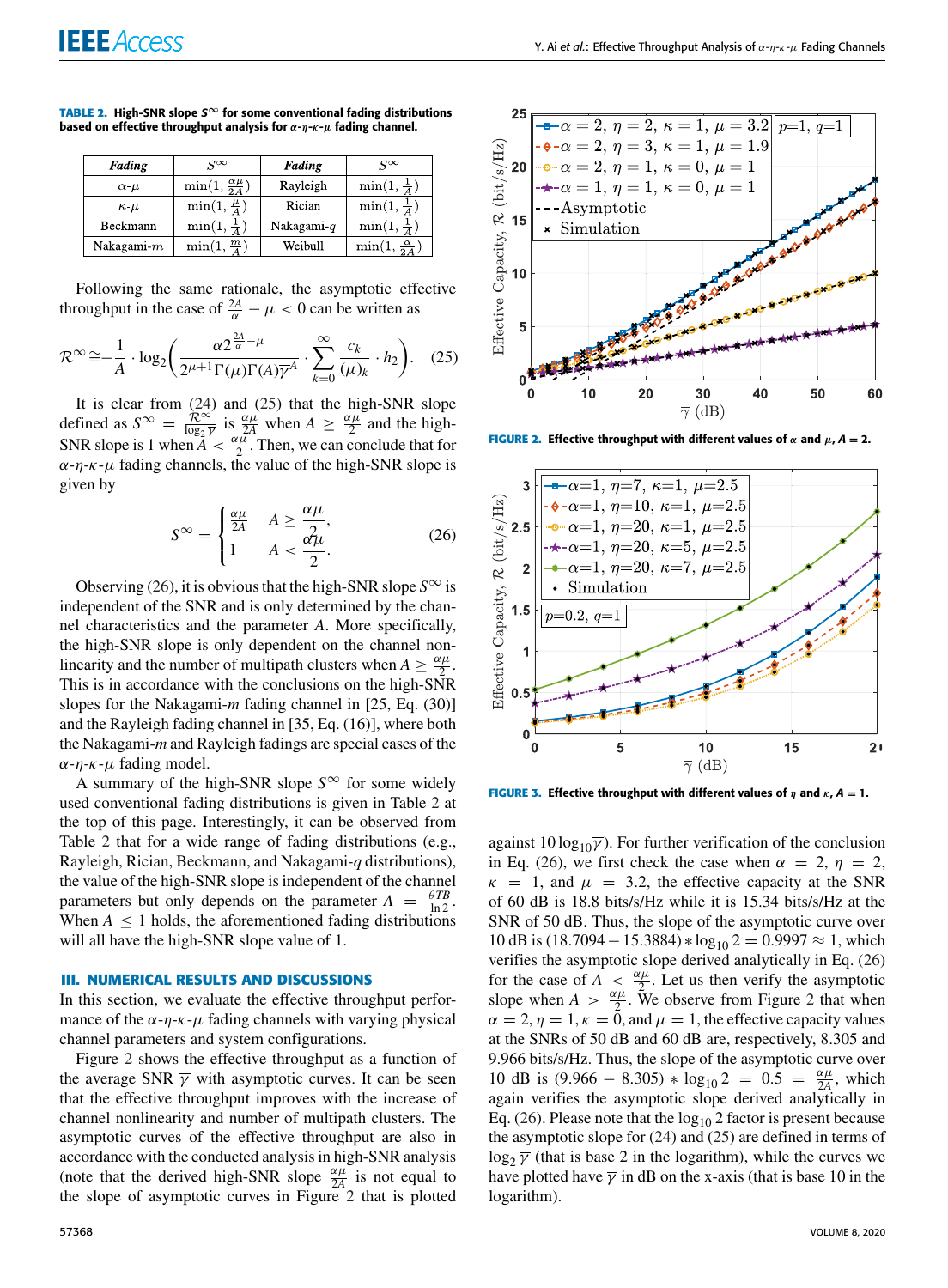# **IEEE** Access



**FIGURE 4.** Effective throughput with different values of p and  $q_i$ ,  $A = 2$ .



**FIGURE 5.** Effective throughput versus the QoS exponent parameter θ.

Figure 3 illustrates the impact of parameters  $\eta$  and  $\kappa$  on the effective throughput. It is obvious that lower values of  $\eta$  imply higher effective throughput while the opposite is true for  $\kappa$ . The effect of parameter  $\kappa$  implies that when the total power is fixed, smaller scattered power can improve the effective throughput. The results on  $\eta$  indicate that the power of in-phase and quadrature scattered waves of the multipath clusters also have different impacts on effective throughput, where the lower ratio of in-phase scattered power indicates larger effective throughput. The impacts of in-phase and quadrature wave powers on effective throughput is also in accordance with the results in Figure 4, which shows the influence of channel imbalance of mmWave channels on effective throughput. It can be seen from Figure 4 that as the value of the channel imbalance parameters *p* and *q* decrease, the effective throughput improves. It is also interesting to observe from Figure 4 that the NLoS outdoor mmWave channel at 28 GHz exhibits larger effective throughput than the LoS scenario of 60 GHz indoor channel under the same



**FIGURE 6.** Effective throughput of MIMO system over Rayleigh channels.



**FIGURE 7.** Effective throughput of MISO system over Nakagami channels,  $A = 5$ .

average SNR (i.e., without considering the effect of path loss).

The effective throughput versus the QoS exponent  $\theta$  is plotted in Figure 5. Overall, the results show that the effective throughput performance degrades upon a larger QoS exponent  $\theta$ , which implies that as the delay constraints become larger, the less effective throughput the system can handle. However, it is also seen that when the QoS exponent is sufficiently small, increasing  $\theta$  within the corresponding region can only pose slight impact on the effective throughput performance; and the effective throughput performance degrades significantly with the increase of QoS exponent after  $\theta$  grows larger than some threshold.

Figure 6 illustrates the effective throughput of the MIMO system over Rayleigh fading channel in terms of average SNR with the help of results in Sec. II-C1. It is clear that the effective capacity improves with the increase of number of antennas in the MIMO system, which is in accordance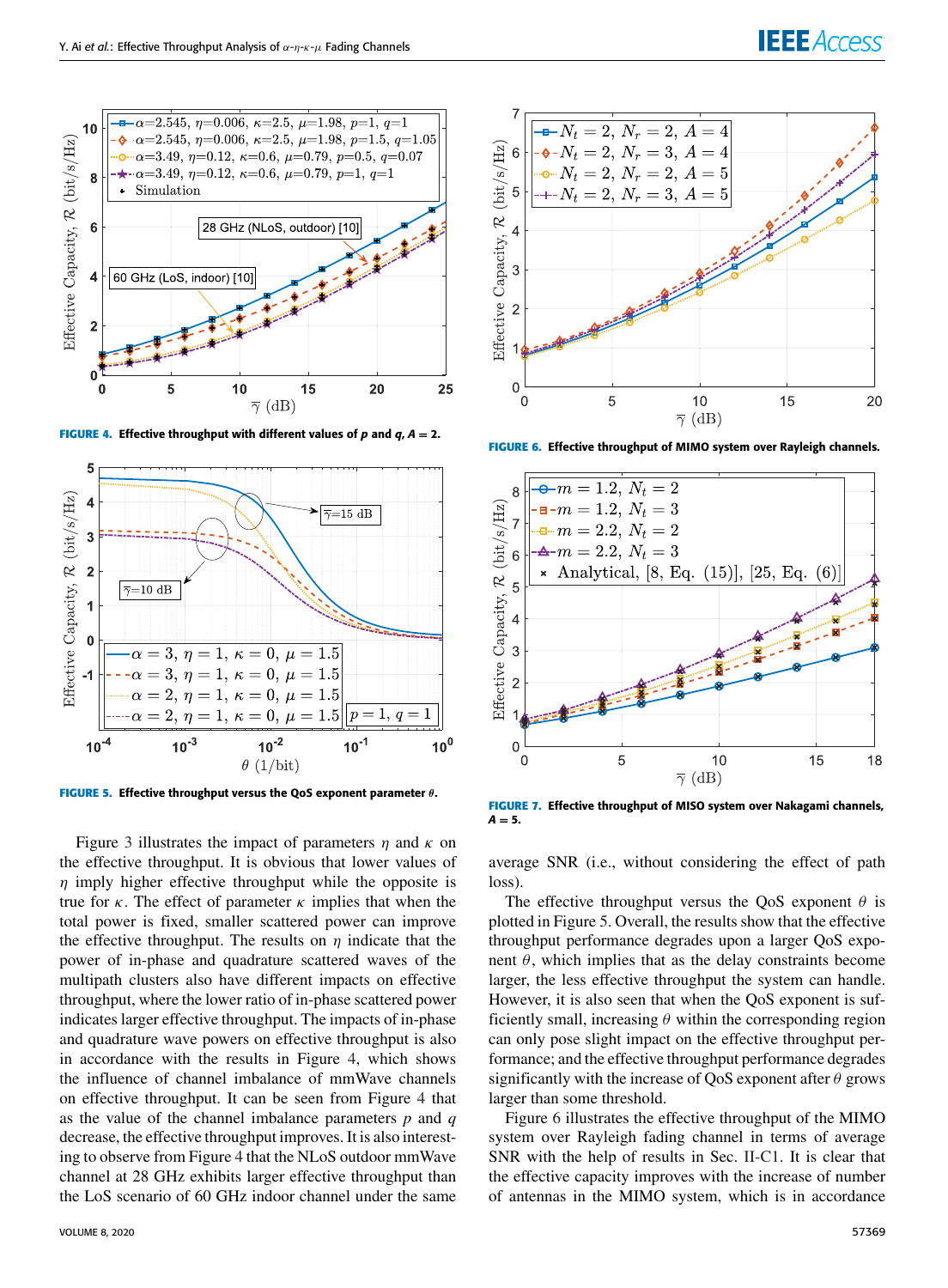

**FIGURE 8.** Impact of A on effective throughput over  $\kappa$ - $\mu$  channels,  $\overline{v}$  = 10 dB.

with the results in [36]. The effective throughput against the average SNR for the MISO system over the Nakagami*m* fading channels by utilizing the results in Sec. II-C2 is shown in Figure 7. The simulation results in Figure 7 are also in accordance with the results obtained by the analytical expressions in  $[8, Eq. (15)]$  and  $[25, Eq. (6)]$  despite they are in different forms. The impact of the parameter *A* on the effective throughput is demonstrated in Figure 8, which is in agreement with results from the theoretical expressions in [4, Eq. (7)]. The results obviously demonstrate the generality and flexibility of the analysis on  $\alpha$ -η-κ- $\mu$  fading channels.

# **IV. CONCLUSION**

In this paper, we studied the effective throughput performance of the  $\alpha$ -η-κ- $\mu$  fading channels by deriving the general and exact analytical expression of effective throughput and by conducting asymptotic analysis for the effective throughput at high-SNR regime. The obtained results implicitly reveal the impact of different physical channel characteristics on the effective throughput performance. The derived expressions are highly general and can be widely used for various practical channels (e.g., mmWave channels, etc.) and various configurations (e.g., MISO, MIMO, etc.).

# **ACKNOWLEDGMENT**

*(Yun Ai and Aashish Mathur contributed equally to this work.)*

#### **REFERENCES**

- [1] D. Wu and R. Negi, ''Effective capacity: A wireless link model for support of quality of service,'' *IEEE Trans. Wireless Commun.*, vol. 24, no. 5, pp. 630–643, May 2003.
- [2] M. Amjad, L. Musavian, and M. H. Rehmani, ''Effective capacity in wireless networks: A comprehensive survey,'' *IEEE Commun. Surveys Tuts.*, vol. 21, no. 4, pp. 3007–3038, Jul. 2019.
- [3] Q. Wang, D. Wu, and P. Fan, "Effective capacity of a correlated Rayleigh fading channel,'' *Wireless Commun. Mobile Comput.*, vol. 11, no. 11, pp. 1485–1494, Nov. 2011.
- [4] J. Zhang, Z. Tan, H. Wang, Q. Huang, and L. Hanzo, ''The effective throughput of MISO systems over κ-µ fading channels,'' *IEEE Trans. Veh. Technol.*, vol. 63, no. 2, pp. 943–947, Feb. 2014.
- [5] F. Almehmadi and O. Badarneh, ''On the effective capacity of Fisher–Snedecor *F* fading channels," *Electron. Lett.*, vol. 54, no. 18, pp. 1068–1070, Sep. 2018.
- [6] H. Al-Hmood and H. S. Al-Raweshidy, "Unified approaches based effective capacity analysis over composite  $\alpha - \eta - \mu$  /gamma fading channels," *Electron. Lett.*, vol. 54, no. 13, pp. 852–853, Jun. 2018.
- [7] M. You, H. Sun, J. Jiang, and J. Zhang, ''Unified framework for the effective rate analysis of wireless communication systems over MISO fading channels,'' *IEEE Trans. Commun.*, vol. 65, no. 4, pp. 1775–1785, Apr. 2017.
- [8] J. Zhang, L. Dai, Z. Wang, D. W. K. Ng, and W. H. Gerstacker, ''Effective rate analysis of MISO systems over α-µ fading channels,'' in *Proc. IEEE Global Commun. Conf. (GLOBECOM)*. San Diego, CA, USA: IEEE, Dec. 2015, pp. 1–6.
- [9] W. Cheng, X. Zhang, and H. Zhang, "QoS-aware power allocations for maximizing effective capacity over virtual-MIMO wireless networks,'' *IEEE J. Sel. Areas Commun.*, vol. 31, no. 10, pp. 2043–2057, Oct. 2013.
- [10] C. Xiao, J. Zeng, W. Ni, R. P. Liu, X. Su, and J. Wang, ''Delay guarantee and effective capacity of downlink NOMA fading channels,'' *IEEE J. Sel. Topics Signal Process.*, vol. 13, no. 3, pp. 508–523, Jun. 2019.
- [11] M. Shehab, H. Alves, and M. Latva-aho, "Effective capacity and power allocation for machine-type communication,'' *IEEE Trans. Veh. Technol.*, vol. 68, no. 4, pp. 4098–4102, Apr. 2019.
- [12] G. Femenias, J. Ramis, and L. Carrasco, ''Using two-dimensional Markov models and the effective-capacity approach for cross-layer design in AMC/ARQ-based wireless networks,'' *IEEE Trans. Veh. Technol.*, vol. 58, no. 8, pp. 4193–4203, Oct. 2009.
- [13] M. D. Yacoub, ''The α-η-κ-µ fading model,'' *IEEE Trans. Antennas Propag.*, vol. 64, no. 8, pp. 3597–3610, Aug. 2016.
- [14] A. A. Dos Anjos, T. R. R. Marins, R. A. A. de Souza, and M. D. Yacoub, ''Higher order statistics for the α-η-κ-µ fading model,'' *IEEE Trans. Antennas Propag.*, vol. 66, no. 6, pp. 3002–3016, Jun. 2018.
- [15] A. Mathur, Y. Ai, M. R. Bhatnagar, M. Cheffena, and T. Ohtsuki, "On physical layer security of  $\alpha$ -η-κ-μ fading channels," *IEEE Commun. Lett.*, vol. 22, no. 10, pp. 2168–2171, Oct. 2018.
- [16] Y. Ai, M. Cheffena, A. Mathur, and H. Lei, "On physical layer security of double Rayleigh fading channels for vehicular communications,'' *IEEE Wireless Commun. Lett.*, vol. 7, no. 6, pp. 1038–1041, Dec. 2018.
- [17] V. M. Rennó, R. A. de Souza, and M. D. Yacoub, "On the generation of α-η-κ-µ samples with applications,'' in *Proc. IEEE Annu. Int. Symp. Pers., Indoor, Mobile Radio Commun. (PIMRC)*. Montreal, QC, Canada: IEEE, Oct. 2017, pp. 1–5.
- [18] Y. Ai, L. Kong, and M. Cheffena, "Secrecy outage analysis of double shadowed Rician channels,'' *Electron. Lett.*, vol. 55, no. 13, pp. 765–767, Jun. 2019.
- [19] X. Li, X. Chen, J. Zhang, Y. Liang, and Y. Liu, "Capacity analysis of  $\alpha$ - $\eta$ κ-µ fading channels,'' *IEEE Commun. Lett.*, vol. 21, no. 6, pp. 1449–1452, Jun. 2017.
- [20] A. Prudnikov, Y. Brychkov, and O. Marichev, *Integrals Series: More Special Functions*, vol. 3. New York, NY, USA: Gordon & Breach, 1986.
- [21] A. M. Mathai, R. K. Saxena, and H. J. Haubold, *The H-Function: Theory and Applications*. Berlin, Germany: Springer, 2009.
- [22] K. P. Peppas, ''A new formula for the average bit error probability of dualhop amplify-and-forward relaying systems over generalized shadowed fading channels,'' *IEEE Wireless Commun. Lett.*, vol. 1, no. 2, pp. 85–88, Apr. 2012.
- [23] I. S. Gradshteyn and I. M. Ryzhik, *Table of Integrals, Series, and Products*, 7th ed. Burlington, MA, USA: Academic, 2007.
- [24] A. J. Laub, *Matrix Analysis for Scientists and Engineers*, vol. 91. Philadelphia, PA, USA: SIAM, 2005.
- [25] M. Matthaiou, G. C. Alexandropoulos, H. Q. Ngo, and E. G. Larsson, ''Analytic framework for the effective rate of MISO fading channels,'' *IEEE Trans. Commun.*, vol. 60, no. 6, pp. 1741–1751, Jun. 2012.
- [26] X. Li, J. Li, L. Li, J. Jin, J. Zhang, and D. Zhang, ''Effective rate of MISO systems over  $\kappa$  – – –  $\mu$  shadowed fading channels," *IEEE Access*, vol. 5, pp. 10605–10611, 2017.
- [27] P. K. Mittal and K. C. Gupta, "An integral involving generalized function of two variables,'' in *Proc. Indian Acad. Sci. A*, Mar. 1972, vol. 75, no. 3, pp. 117–123.
- [28] M. K. Simon and M.-S. Alouini, *Digital Communication Over Fading Channels*, vol. 95. New York, NY, USA: Wiley, 2005.
- [29] D. Da Costa, M. Yacoub, and J. Filho, "Highly accurate closed-form approximations to the sum of  $\alpha - \mu$  variates and applications," *IEEE Trans. Wireless Commun.*, vol. 7, no. 9, pp. 3301–3306, Sep. 2008.